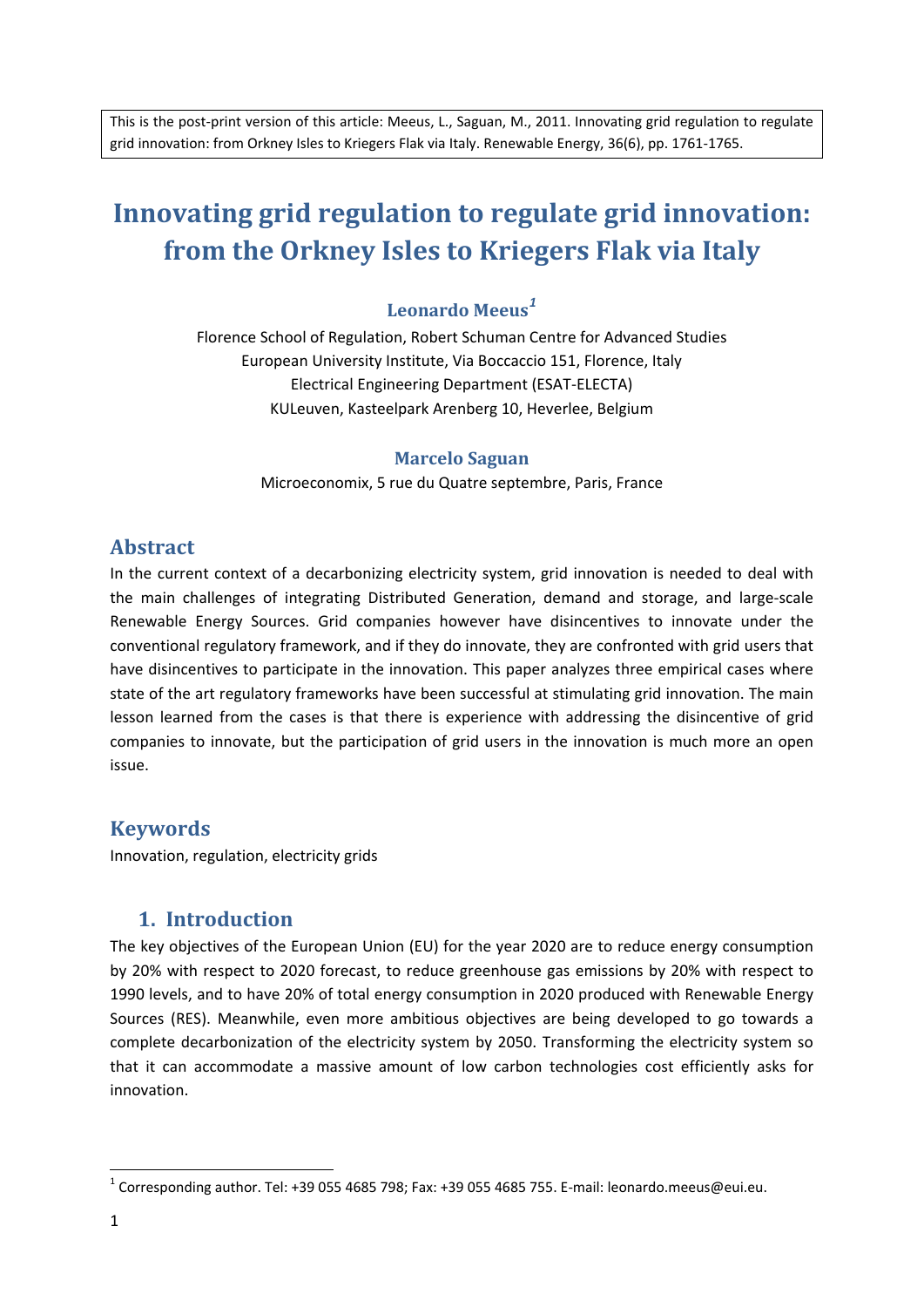Even though the need for innovation is increasing, there are indications that the R&D spending by electricity companies and to a lesser extent the R&D spending by major supplier of electrical equipment has been declining [1-6]. Jamaasb and Pollit [7] argue based on a literature review that this can be explained by the liberalization process to the extent that this process has resulted in smaller firms that are less vertically integrated and increasingly privatized, while they are now operating in a competitive and uncertain context.

The liberalization indeed introduced competition in the generation and supply of electricity, but electricity grids (transmission and distribution grids) remained a monopolistic activity<sup>[2](#page-1-0)</sup>. Still, the sector reforms have also profoundly impacted grids and their regulatory frameworks. The resulting conventional regulatory framework for grids is mainly about improving the cost efficiency of grid companies and improving the quality of the grid services they provide (Glachant [8-9]; Joskow [10]; Agrell [11]). Important improvements in value for money grid services have resulted (Jamasb and Pollit [12]), but grid innovation has been limited. Connor and Mitchell [13] and Bauknecht [14] argue that grid companies under the conventional regulatory framework basically keep on doing the same thing, only with reduced costs.

The contribution of this paper is to discuss the shortcomings of the conventional regulatory framework with regards to grid innovation, and the experiences with state of the art regulatory frameworks that already address these shortcomings. The paper starts by introducing the role of grids in a decarbonizing electricity system. The paper then continues with an assessment of the shortcomings of the conventional regulatory frameworks with regards to grid innovation, first from the perspective of grid companies and then from the perspective of grid users. In both assessments, we discuss three empirical case studies (Orkney Isles, Italy, and Kriegers Flak) where state of the art regulatory frameworks have been successful at stimulating innovation in grids.

## **2. Role of grids in a decarbonizing electricity system**

The three main challenges for grids in the current context of a decarbonizing electricity system are (Perez-Arriaga [15]): 1) integration of Distributed Generation (DG)<sup>[3](#page-1-1)</sup>; 2) integration of demand (demand response and energy efficiency) and storage and 3) integration of large scale (RES).

In practice, these challenges often appear mixed. For instance, the massive integration of plug-in electrical vehicles would include elements of DG plus demand and storage. We have however selected cases to allow for a separate discussion of the three main challenges with a case on the integration of DG (Orkney Isles), a case on the integration of demand (Italy), and a case on the integration of large scale RES (Kriegers Flak). These cases have also been selected to include the European diversity of regulatory frameworks encompassing Denmark, Germany, Italy, Sweden, and the United Kingdom. The three cases are briefly introduced here with a special focus on the potential innovative solutions enabling a decarbonized electricity system.

<span id="page-1-0"></span> $2$  Note that in this paper, we do not enter into the debate of where in the electricity system is the optimal balance between regulated versus competitive activities. We take this balance as it is in European practice, even though this is still debated, especially for metering, and more recently also for electric vehicle charging stations.

<span id="page-1-1"></span><sup>&</sup>lt;sup>3</sup> Distributed generation corresponds to all medium/small-scale power plants connected to the distribution system. DG includes Renewable Energy Sources (RES) and Combined Heat and Power (CHP) supply technologies.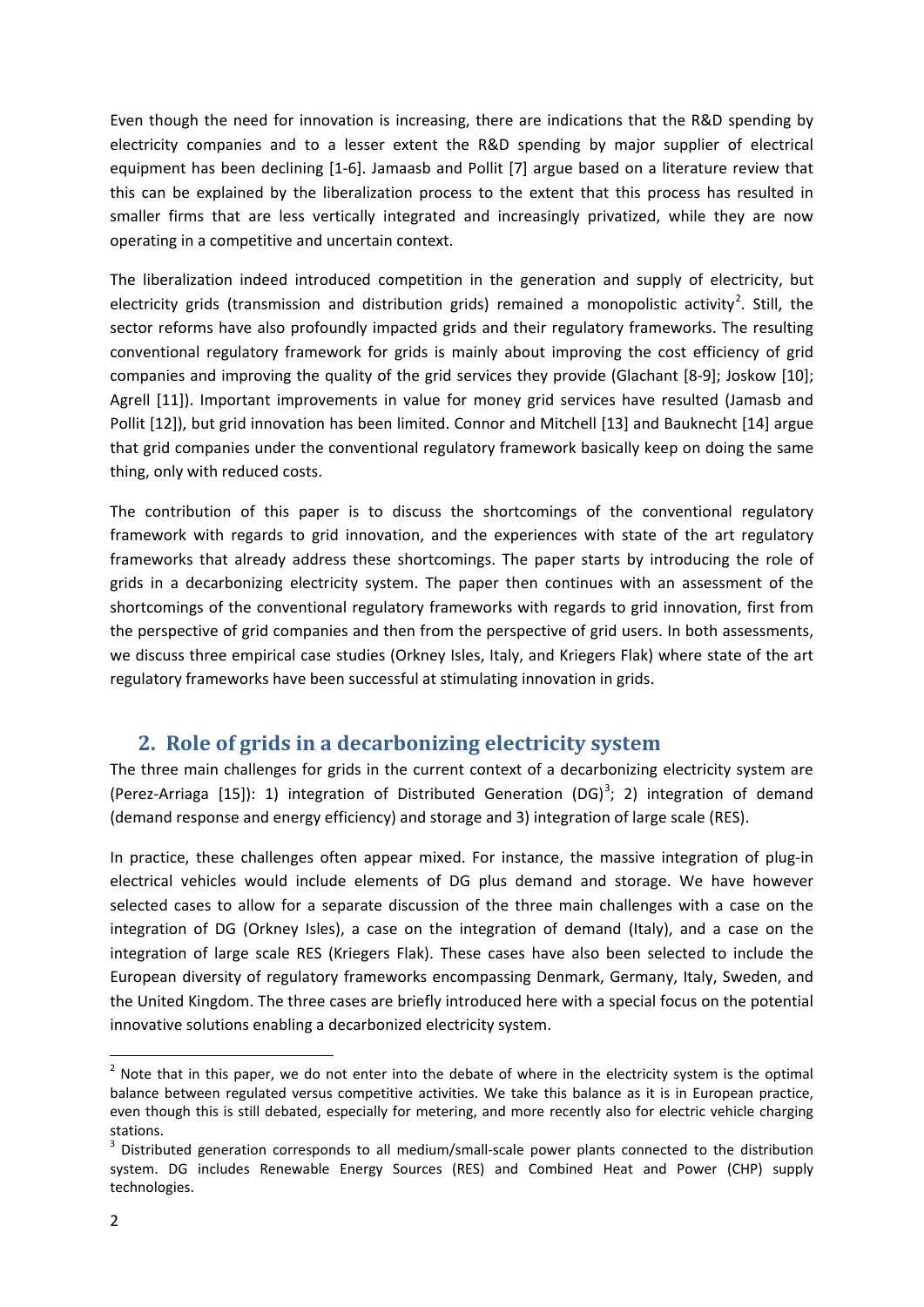## *2.1. Integration of Distributed Generation in the Orkney Isles*

The Orkney Isles in the north of Scotland are well-known for their attractive wind energy potential. The Orkney Isles grid is however a typical rural distribution grid where demand is low and the connection with the mainland transmission grid is weak because it was designed to feed this low demand. The Orkney Isles grid, like most distribution grids, is passive in the sense that it does not have the necessary infrastructure to control the output of the generators it connects, i.e. it has not been designed to host generation.

For this reason, the Orkney Isles distribution company could not connect more DG by 2005, while there was still a lot of generation potential. To remedy this situation, the Orkney Isles distribution company, supported by the energy regulator in the UK, became one of the first to implement an active grid management system for distribution grids. This can avoid expensive upgrades to the distribution grid that would only be used in some hours of the year where demand is low and the wind is blowing at full capacity. In the case of the Orkney Isles, almost 50% of additional distributed generation can be connected to the Orkney Isles distribution grid with this innovative solution without having to expand the distribution grid or the connection to the mainland, instead the generation output is curtailed in the few hours of the year where demand is low and the wind is blowing at full capacity (Currie et al. [16]).

# *2.2. Integration of demand in Italy*

The Italian situation with an untapped potential at the demand side to reduce consumption or shift consumption from peak hours to off-peak hours so that investment in more expensive peak generation units can be avoided is a very typical situation in Europe and elsewhere. If consumers, like household, could increasingly manage their consumption, or contract with third parties to manage their consumption, or buy electric appliances that self-manage their consumption, this potential would increasingly materialize. This however requires real time consumption metering, consumer feedback, automation, increased billing frequency, etc, while the conventional metering and communication infrastructures in distribution grids are not designed to facilitate these kinds of services.

The distribution companies in Italy, supported by the Italian energy regulator, became one of the first to implement a large-scale deployment of so-called smart meters with 90% of low voltage customers having such a meter in 2010. Distribution companies have achieved significant operational cost savings by using these meters for automatic meter readings, improved billing, etc (Gallo [17]).

## *2.3. Integration of large-scale RES in Kriegers Flak*

The Kriegers Flak area between Denmark, Germany and Sweden is well-known for its off-shore wind energy potential. The area is however deep into the Baltic Sea where there is no transmission grid to connect to. Traditionally, the involved transmission companies would each develop a separate solution for the wind farms that fall under their responsibility (Swider et al. [18]). However, there is often an opportunity to develop a joint solution that would interconnect the wind farms, i.e. an offshore transmission grid. In moments of low wind, this off-shore grid could then be used to exchange energy between the countries. This is especially interesting in the case of Kriegers Flak where there are substantial trade opportunities between the involved countries. This off-shore grid solution would also be more reliable because the wind energy generated by one country's off-shore wind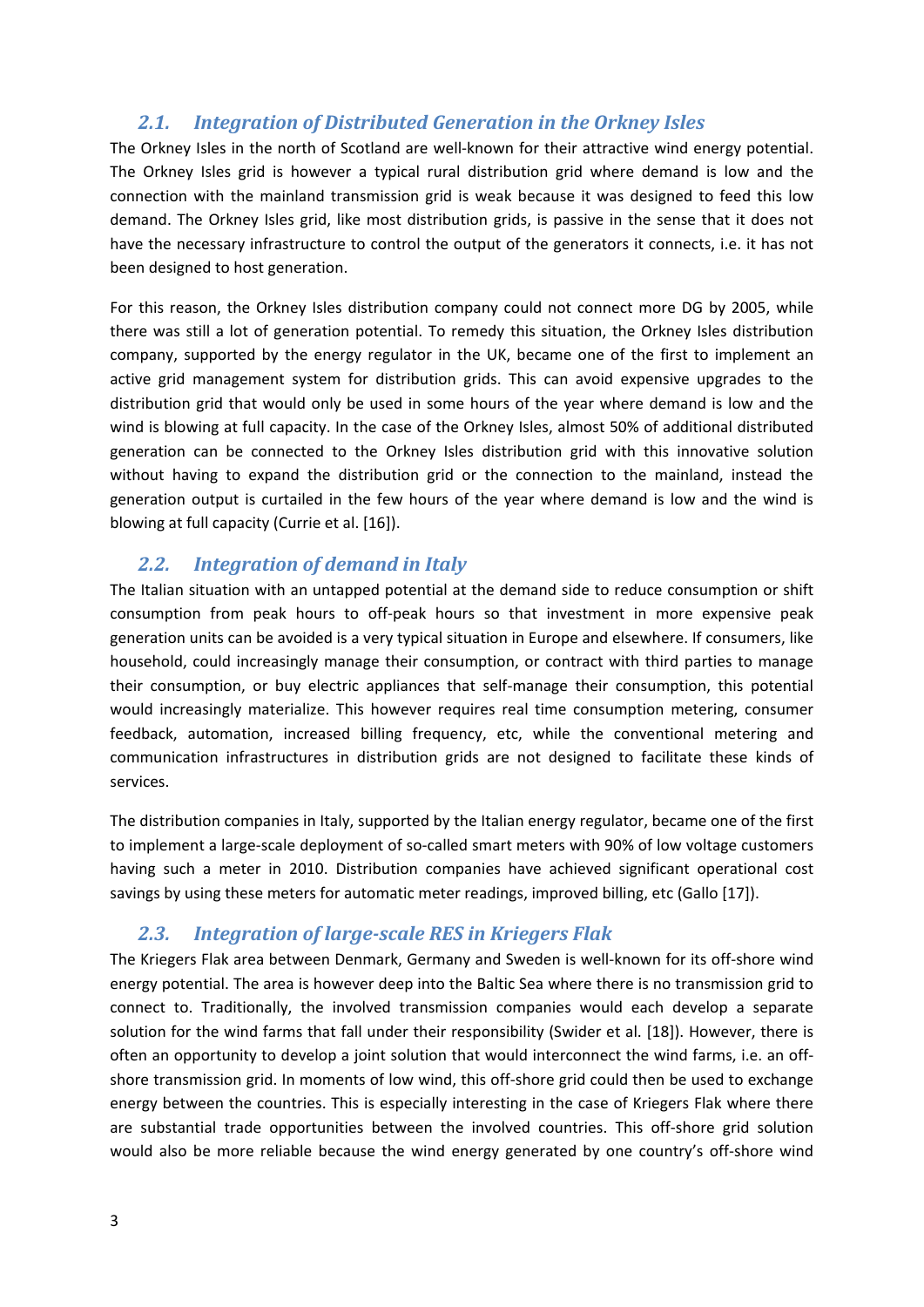farm can escape to the mainland via the connection of another country's off-shore wind farm in case one of the connections would fail.

The joint feasibility study by the transmission companies<sup>[4](#page-3-0)</sup> in 2010 concluded that the higher costs of an innovative off-shore grid solution are more than justified by the significantly higher benefits. The technology that the transmission companies intend to use for the off-shore grid solution, i.e. a multiterminal HVDC-VSC system (Cole and Belmans [19]), would be the first large scale implementation of its kind. This technology is considered to be exactly what Europe needs to realize its vision of a super trans-national grid to unlock the large scale RES potentials. However, contrary to the case of Orkney Isles or Italy, in the case of Kriegers Flak it is uncertain whether the innovation will be implemented because it requires a cooperative and proactive approach from the transmission companies to avoid coordination problems, and cooperation from wind developers, which as we will discuss in what follows is far from trivial under the conventional regulatory framework.

From these three cases it can be seen that innovation process (innovative solution) requires the participation of regulated grid companies (distribution and transmission) as well as the grid users (DG, electricity consumers, and off-shore wind producers). In the following two sections we look at the regulatory frameworks from these two perspectives.

# **3. Perspective of grid companies**

Today's preferred approach for regulators is to agree ex-ante on the allowed revenue of grid companies so that these companies can make a profit by cutting costs. [5](#page-3-1) The longer the period over which the revenues are fixed, the stronger the incentive to cut costs during this period, but the more difficult it is to agree ex-ante on the allowed revenue. In practice, regulatory periods are limited to 3 to 5 years so that at regular intervals the remuneration can be adjusted based on the information of actual costs in the previous period. Limiting the regulatory period is necessary due to cost uncertainties and information asymmetries between the regulatory authority and the grid company.

As it is more difficult to incentivize grid companies to reduce capital expenditures (CAPEX) than operating expenditures (OPEX) $<sup>6</sup>$  $<sup>6</sup>$  $<sup>6</sup>$ , in practice, OPEX is often subject to stronger efficiency incentives</sup> than CAPEX.

Besides the inputs (resources), also the outputs (grid services) of grid companies have been increasingly regulated since the liberalization process has been introduced. A typical example of output regulation is quality of service regulation<sup>[7](#page-3-3)</sup>, but output regulation has also been applied to system operation costs in distribution (e.g. losses) and in transmission (e.g. losses, congestion and

<span id="page-3-0"></span>Kriegers Flak Combined Grid Solution, Feasibility Study, available at: [http://www.50hertz](http://www.50hertz-transmission.net/cps/rde/xbcr/trm_de/2010-02-24_Final_Feasibility_Study_Public.pdf)[transmission.net/cps/rde/xbcr/trm\\_de/2010-02-24\\_Final\\_Feasibility\\_Study\\_Public.pdf](http://www.50hertz-transmission.net/cps/rde/xbcr/trm_de/2010-02-24_Final_Feasibility_Study_Public.pdf)<br>
<sup>5</sup> This typical regulatory scheme is often called *price cap* or *revenue cap* indicating that the revenue of the

<span id="page-3-1"></span>company is agreed ex ante and it is independent from the realized cost of the company. The regulatory framework of grid companies has changed the last two decades going from *cost of service* schemes to more price cap or revenue cap schemes.

<span id="page-3-2"></span><sup>6</sup> One of the reasons is that CAPEX is used for investments whose benefits are typically not realized in the same regulatory period as the costs have to be made.

<span id="page-3-3"></span> $<sup>7</sup>$  For a detailed discussion on the theory and practice of quality of service regulation, see for instance Joskow</sup> [10], Sappington [20], and Fumagalli et. al. [21].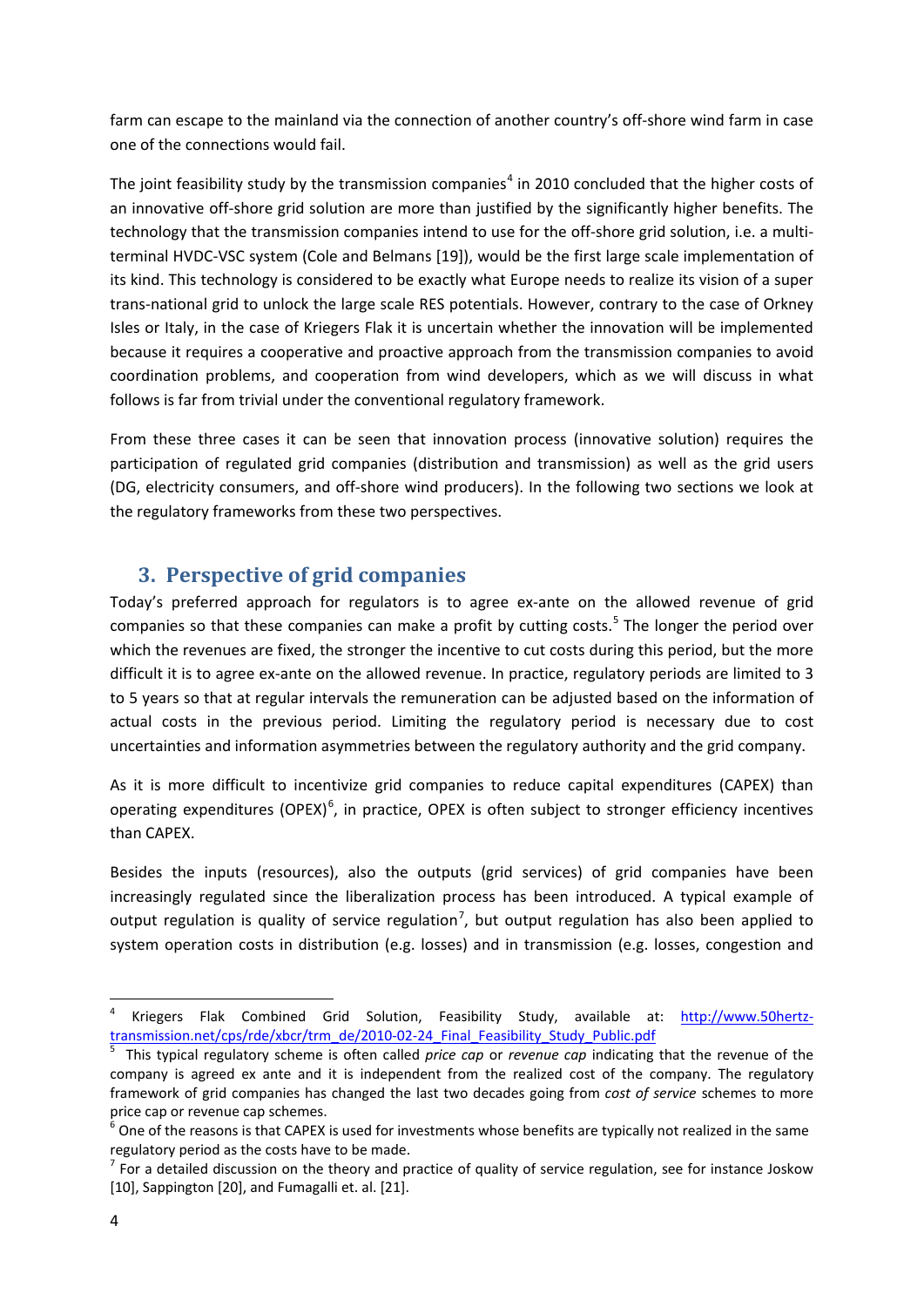balancing)<sup>[8](#page-4-0)</sup>. The use of output regulation in practice is however limited because it can be difficult to define and measure outputs and how inputs lead to outputs can also be uncertain.

In what follows, we first discuss the shortcomings of the conventional regulatory framework with regards to innovation from the perspective of the grid company, and then discuss the state of the art regulatory frameworks that have been applied to address these shortcomings in the cases that we introduced in section 2.

# *3.1. Shortcomings of the conventional regulatory framework*

Under the conventional regulatory framework, innovation often becomes a cost (OPEX) that can be cut so that grid companies from one regulatory period to the next keep on doing the same thing, only with reduced costs. In what follows, we illustrate for the three cases introduced in section 2 that grid companies can even have incentives to work against the integration of DG, the integration of demand, or the integration of large-scale RES.

Massive DG, as in the Orkney Isles case, for instance increases losses in the distribution grid, while grid companies are often incentivized to decrease losses. Furthermore, the main innovation we expect from distribution companies to deal with massive DG (i.e. active grid management) implies an increase in OPEX (i.e. managing DG) to avoid an increase in CAPEX (i.e. an upgrade of the distribution grid), while the distribution company is incentivized to do the opposite.

Integrating demand, as in the case of Italy, can achieve energy savings and peak energy savings, while the distributed volumes are typically revenue drivers of distribution companies. By facilitating a consumption reduction or a shift in consumption from peak to off-peak hours, the needed electricity system capacity also reduces, including the needed distribution capacity, so that also here we are expecting grid companies to increase OPEX (i.e. facilitation of information services to grid users) to avoid an increase in CAPEX (i.e. an upgrade of the distribution grid), while they are incentivized to do the opposite.

Massive RES, as in the Kriegers Flak case, requires proactive transmission grid planning and development, while grid companies are typically not allowed to anticipate costs, i.e. they are only supposed to react when the RES developer applies to be connected. The innovative off-shore grid solution that the transmission grid companies are pursuing also implies a higher cost for them than the conventional separate solution, while the potentially higher benefits are not for them.

# *3.2. State of the art regulatory frameworks*

In what follows, we look for the state of the art regulatory frameworks that have been stimulating the grid innovations in the three case studies introduced in section 2.

#### **3.2.1. Integration of Distributed Generation in the Orkney Isles**

Distribution companies in the UK have a target for how much DG capacity they are supposed to connect and their allowed revenue for connecting this DG is agreed ex-ante. Moreover allowed revenue is automatically adjusted with ex-ante fixed amount when the DG connection is higher than the target. Thus, distribution companies in the UK have an incentive to effectively and efficiently connect DG.

<span id="page-4-0"></span><sup>&</sup>lt;sup>8</sup> For a detailed discussion on incentive schemes for these kinds of system operation costs, see for instance Joskow [10], Léautier [22], Vogelsang [23] and Stoft [24].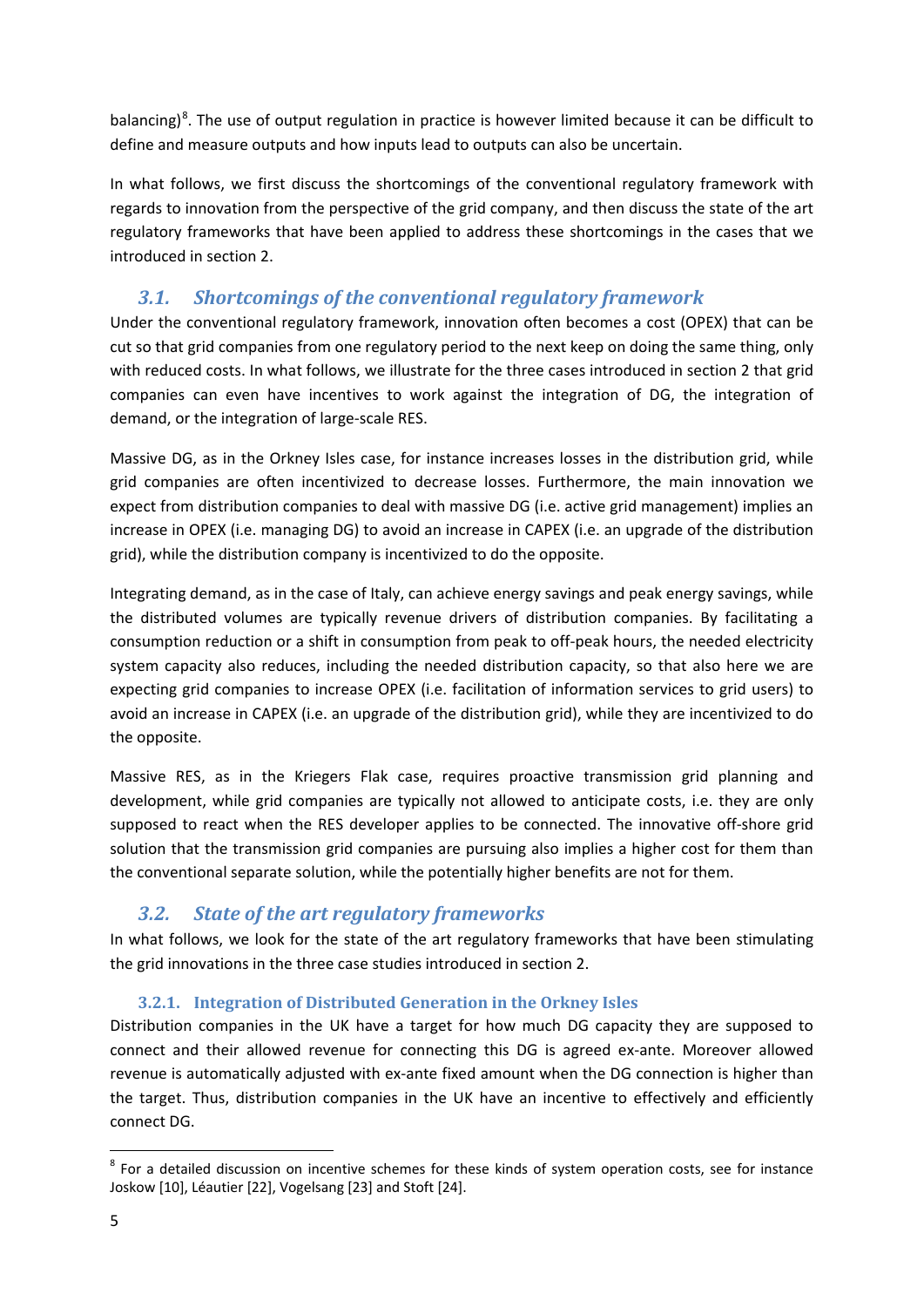Grid innovations, such as the active grid management system in the Orkney Isles, are stimulated by two schemes in the UK. For the development of this system, the distribution company could rely on the Innovation Funding Incentive (IFI) scheme that is a form of innovation input regulation, providing R&D funding for grid innovation by grid companies. Besides funding, the distribution company in Orkney Isles is also rewarded for using this active grid management system to connect additional DG through the Registered Power Zone (RPZ) scheme. This scheme is therefore a form of innovation output regulation.

To sum up, the state of the art regulatory framework in the UK addresses innovation separately and also recognizes that there are different innovation stages that can require a different regulation. Output regulation can indeed help to bring nearly mature technologies to commercialization, but it certainly has its limitations for infant technologies for which innovation input regulation can be more appropriate.

#### **3.2.2. Integration of demand in Italy**

Distribution companies in Italy are obliged to deploy smart meters with certain minimum requirements, but the obligation has been supported by a dedicated metering tariff that incentivizes a cost efficient deployment. Metering assets are rewarded with higher capital remuneration (investment in innovation is riskier), but they also have stronger incentives to cut costs (new assets have not yet been subject to cost cutting incentives so that there is still a higher potential to cut costs).

Grid innovations, such as smart metering, are stimulated by two schemes in Italy. For R&D, there is a dedicated component in the grid tariff, and innovation projects can receive higher capital remuneration. To make sure that this public money is also used for the public benefit, grid companies that want to receive funding from these schemes are required to make the research results publicly available, and the technologies that are developed under these schemes need to be non-proprietary. Both schemes are a form of innovation input regulation.

To sum up, the state of the art regulatory framework in Italy therefore addresses innovation separately and also recognizes that there are different innovation stages that can require a different regulation. The Italian practice is mainly input regulation, but funding is not unconditional so that indirectly also the output is regulated.

#### **3.2.3. Integration of large scale RES in Kriegers Flak**

Transmission companies in the Kriegers Flak area are expected to cooperate. The ministers of Sweden, Germany and Denmark signed an agreement on offshore wind power cooperation and the European Economic Recovery Program has committed 150 million Euros for the Kriegers Flak offshore grid solution.

Grid innovations, such as the off-shore grid solution for Kriegers Flak, are however subject to the national regulatory frameworks, which are not aligned. For instance, in Sweden it is the wind developer instead of the transmission company that is responsible to connect its off-shore wind farm to the mainland transmission grid. Not surprisingly, the Swedish transmission company decided for the moment not to develop its part of the joint venture, while the Danish and the German counterparts are still pursuing this innovation.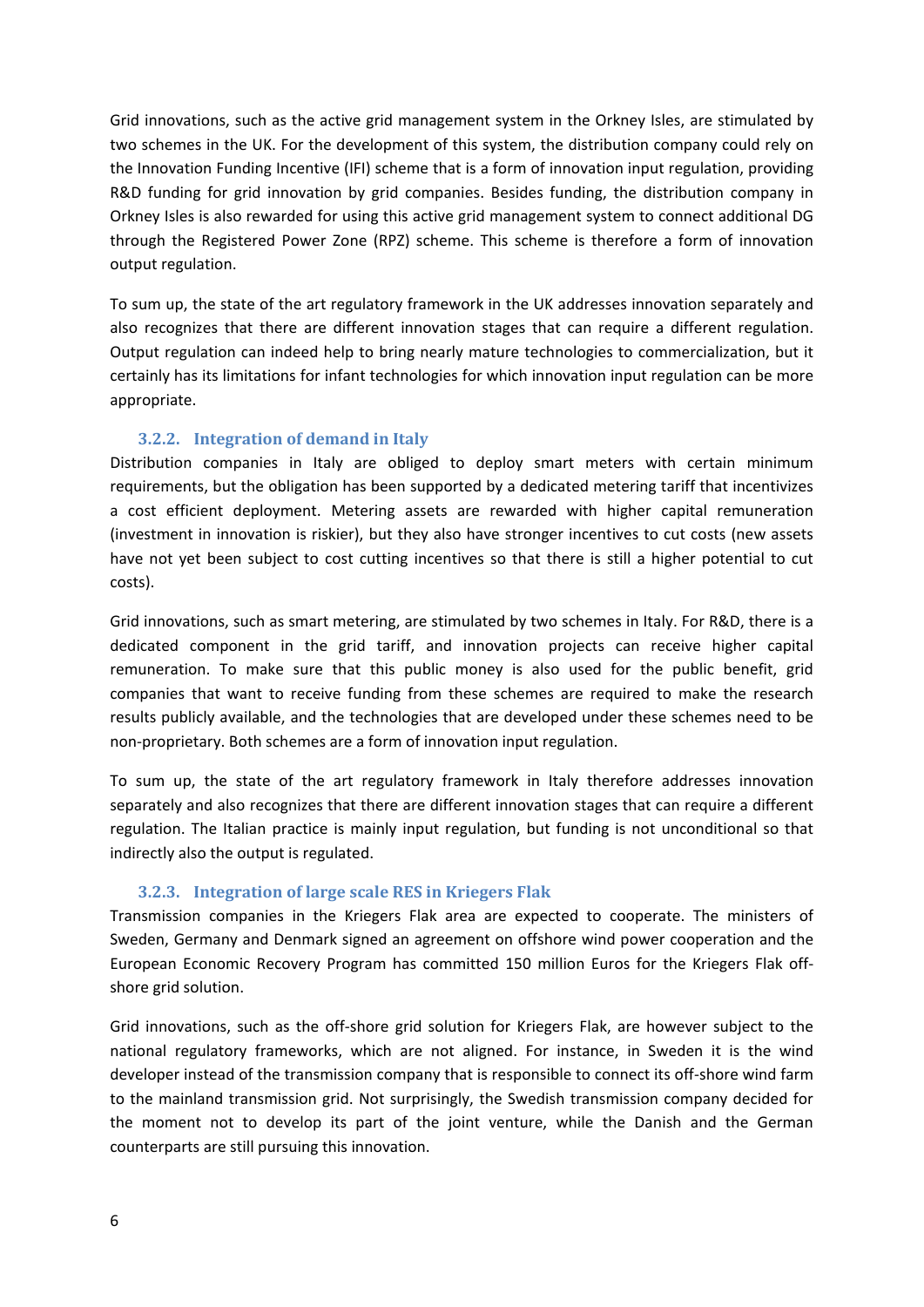To sum up, the state of the art regulatory framework in Europe recognizes that certain grid innovations can be of a common European interest which can then also justify European funding.

# **4. Perspective of grid users**

Today's preferred approach for regulators is to set cost reflective charges for grid services with the idea that then grid users would consume these services cost efficiently. Cost reflective charges for grid services (and the definition of grid services) are however difficult to implement because of their complexity, and because of the information asymmetry between the regulator and the grid company.

Furthermore, grid users are not only driven by grid charges, they are driven rather by the activities for which they produce or consume a certain amount of electricity, and for which they then automatically also consume a bundle of grid services. This is especially the case in a decarbonizing electricity system with support schemes for low carbon technologies, such as RES or DG support schemes that strongly incentivize these generators to produce to maximize their subsidies.

In what follows, we first discuss the shortcomings of the conventional regulatory framework with regards to innovation from the perspective of the grid user, and then discuss the state of the art regulatory frameworks that have been applied to address these shortcomings in the cases that we introduced in section 2.

# *4.1. Shortcomings of the conventional regulatory framework*

Under the conventional regulatory framework, the participation of grid users to the ongoing innovation is often problematic. In what follows we illustrate for the three cases introduced in section 2 that grid users often have incentives to work against innovations by grid companies.

Active (distribution) grid management implies that generators can be curtailed, i.e. they can be denied access to the grid in moments of peak generation when the distribution grid gets congested. Even if such curtailment can be limited to the few hours where demand is low and the wind blows at full capacity, generators have a disincentive to participate in such an innovation. Support schemes that reward DG based on their output without considering the system operation constraints (e.g., congestion, security, etc), further aggravate this disincentive.

Smart metering implies that consumers can receive market signals in their homes, but this requires access to the meter which requires more than just installing the meter for the use of the distribution companies (Benzi [25]). And even if consumers have full access to the meter, regulated endconsumer prices as in the case of Italy can (partly) block these market signals so that grid users have a disincentive to participate in such an innovation.

Off-shore grids jointly developed across borders, as in the Kriegers Flak case, require cooperation from wind developers, but wind developers have a disincentive to participate in such an innovation because they often have priority grid connection and access rights.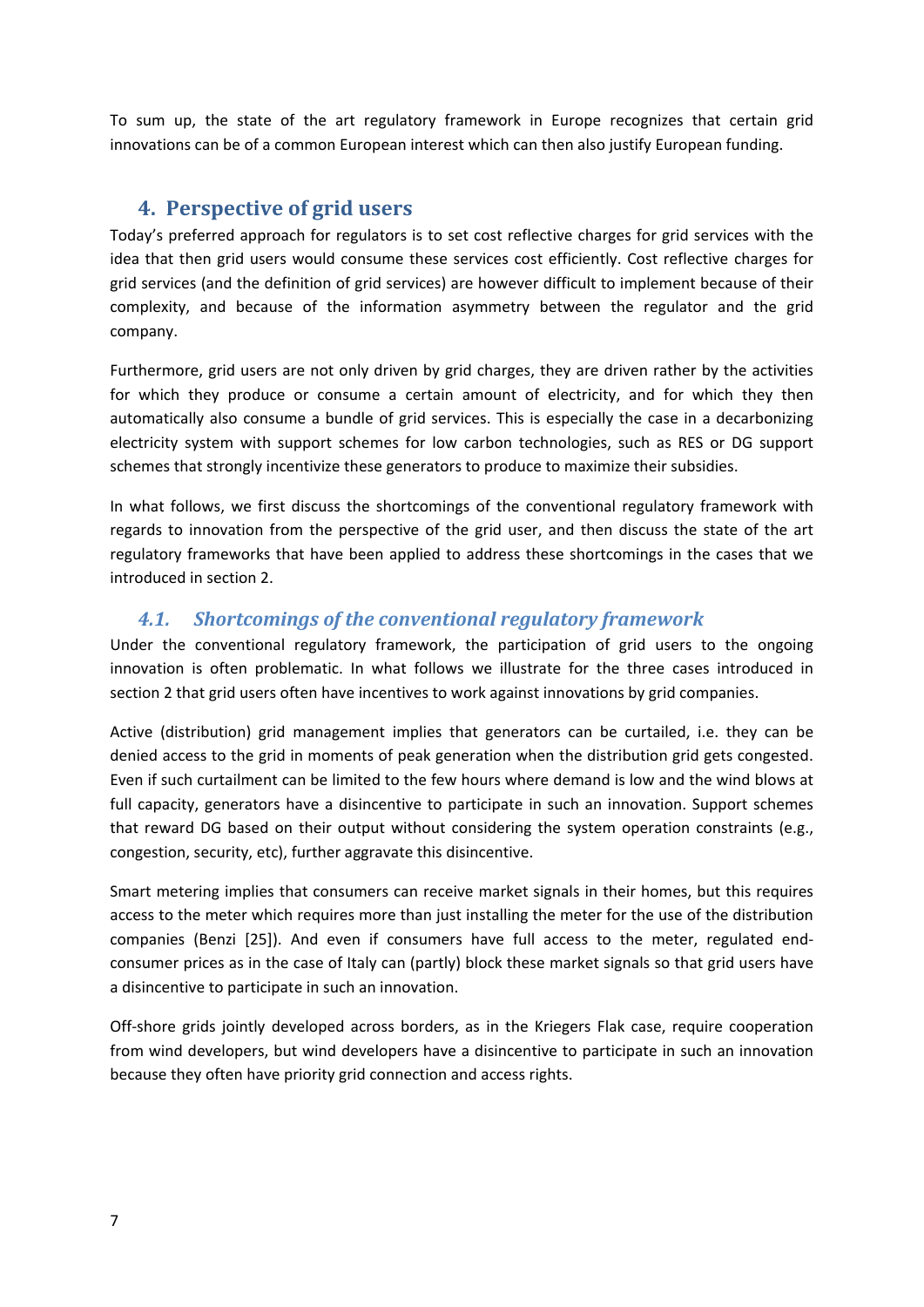# *4.2. State of the art regulatory frameworks*

In what follows, we look for the state of the art regulatory frameworks that have been stimulating the participation by grid users to the ongoing grid innovation in the three case studies introduced in section 2.

In the Orkney Isles case, participation to the active grid management system is mandatory for generators that want to newly connect to the distribution grid. By 2009, the active grid management system had been completed, commercial arrangements had been developed, and two new generators had been connected. DGs that were already connected before this system has been deployed do not have to participate, and they are also not incentivized to participate so that they do not.

In the case of Italy, access to the meter has initially been limited, but is improving more recently. Distribution companies have for instance been obliged to install a visual display that provides customer feedback enabling their participation to this innovation.

In the case of Kriegers Flak, the Swedish wind park has been postponed and the Danish wind park has been reduced from 400 MW to 300 MW, all elements that of course complicate the development of the off-shore grid.

To sum up, the state of the art regulatory framework are not yet adequately addressing the participation of grid users to the ongoing grid innovations.

# **5. Conclusions**

The conventional regulatory framework that has been successful at incentivizing grid companies to provide value for money grid services, has its shortcomings in the current context where grid innovation is needed to allow Europe to achieve its ambitious energy policy targets. The main shortcomings of the conventional regulatory framework are that grid companies have disincentives to innovate, and if they do innovate, they are confronted with grid users that have disincentives to participate in the ongoing innovation.

For this paper, we selected three empirical cases where grid companies have deployed (or intend to deploy) innovative grid technologies to integrate DG (Orkney Isles), to integrate demand (Italy), and to integrate large-scale RES (Kriegers Flak). The three cases have in common that the disincentives for grid companies to innovate have been addressed by state of the art regulatory frameworks that include dedicated schemes that support this innovation. This suggests that innovation by grid companies needs to be regulated separately from the conventional regulatory framework.

In the case of Orkney Isles, the distribution company benefited from innovation funding support as well innovation outcome rewards for the active grid management scheme it developed and then also deployed. In the case of Italy, the distribution companies have been obliged to deploy smart meters, but the obligation has been supported by a dedicated metering tariff that incentivizes a cost efficient deployment. In the case of Kriegers Flak, the transmission companies have received political backing for the off-shore transmission grid they intend to develop jointly, and they have also been awarded with European funding support.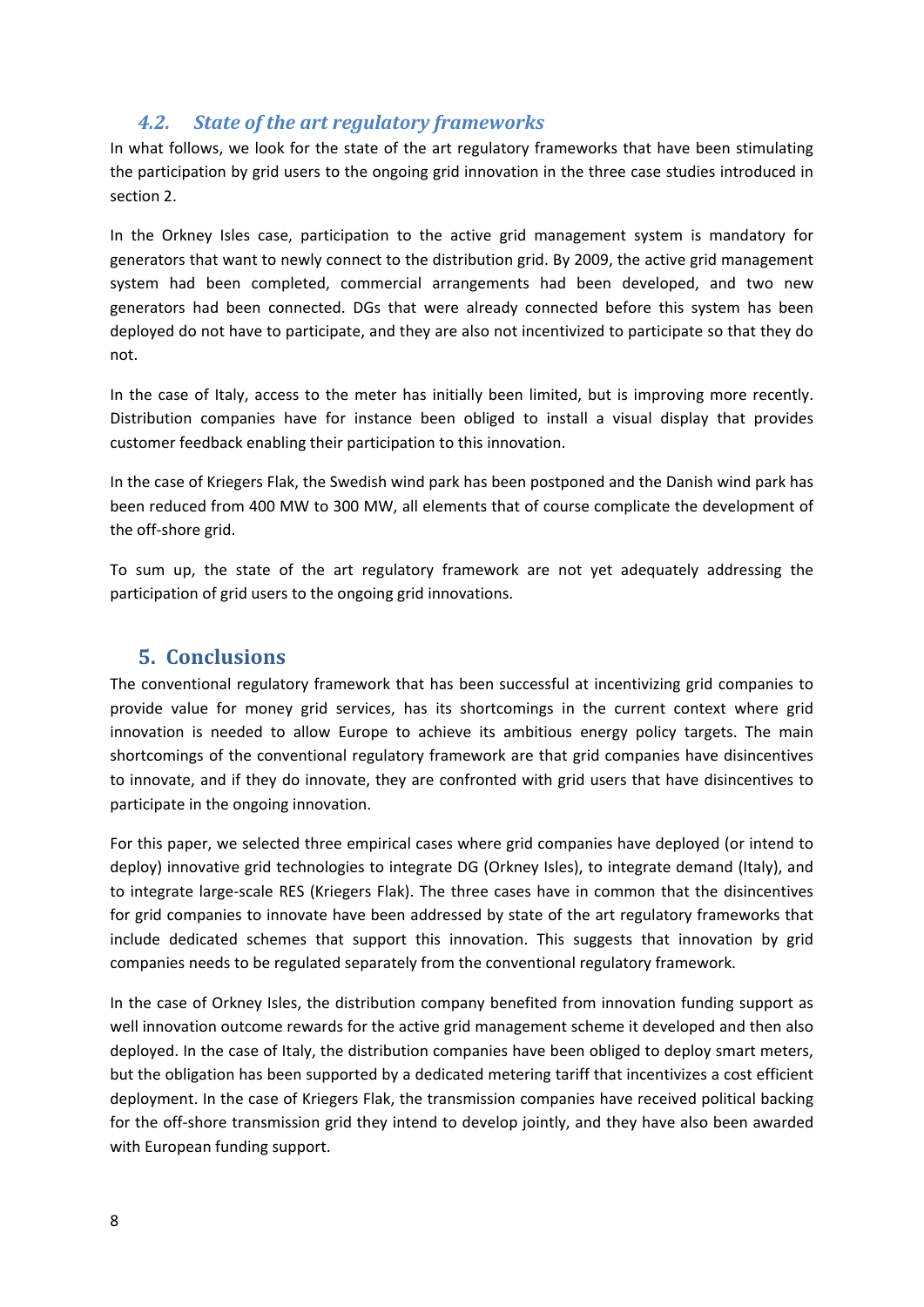Even though from the perspective of grid companies, these state of the art regulatory frameworks started to address the shortcomings of the conventional framework with regards to grid innovation, the participation of grid users to the ongoing innovations is still largely an open issue. In the case of Orkney Isles, new DGs are obliged to participate to the active grid management system, while already connected DGs do not participate. In the case of Italy, access to the smart meters is being improved to enable consumer participation. In the case of Kriegers Flak, the wind developers for whom the off-shore transmission grid is being developed do not have any incentive to participate in this innovation. In other words, the ongoing grid innovation will require additional innovation in grid regulation (hence the paper title).

### **Acknowledgements**

This paper is partly inspired by the study "smart regulation for smart grids" that the authors conducted for the Florence School of Regulation in collaboration with Jean-Michel Glachant and Ronnie Belmans. The paper has also benefited from comments by the editor, the anonymous referees, and comments by the participants of the Loyola de Palacio Chair academic roundtable, May 2010, and the Climate Policy Conference, November 2010, both held in Florence. All errors remain the authors' own responsibility.

### **References**

[1] Bell RA, Schneide TR. Balkanization and the future of electricity R&D. The Electricity Journal 1999; 12(6):87–98.

[2] Dooley JJ. Unintended Consequences: Energy R&D in a Deregulated Energy Market. Energy Policy 1998; 26(7):547-555.

[3] Mayo JW, Flynn JE. The effects of regulation on research and development: theory and evidence. Journal of Business 1988; 61(3):321–326.

[4] Margolis M, Kammen, DM. Underinvestment: the energy technology and R&D policy challenge. Science 1999; 285: 690–692.

[5] Ragwitz M, Miola A. Evidence from RD&D spending for renewable energy sources in the EU. Renewable Energy 2005; 30:1635-47.

[6] Sterlacchini A. The R&D drop in European utilities: should we care about it? DRUID Working Paper 06-19 2006, Danish Research Unit for Industrial Dynamics.

[7] Jamasb T, Pollitt M. Liberalisation and R&D in network industries: The case of the electricity industry. Research Policy 2008; 37(6-7):995-1008.

[8] Glachant JM. Why Regulate Deregulated Network Industries? Journal of Network Industries. 2002; 3:297-311.

[9] Glachant JM. Regulating networks in the new economy. EUI RSCAS 2009/05, Loyola de Palacio Programme on Energy Policy.